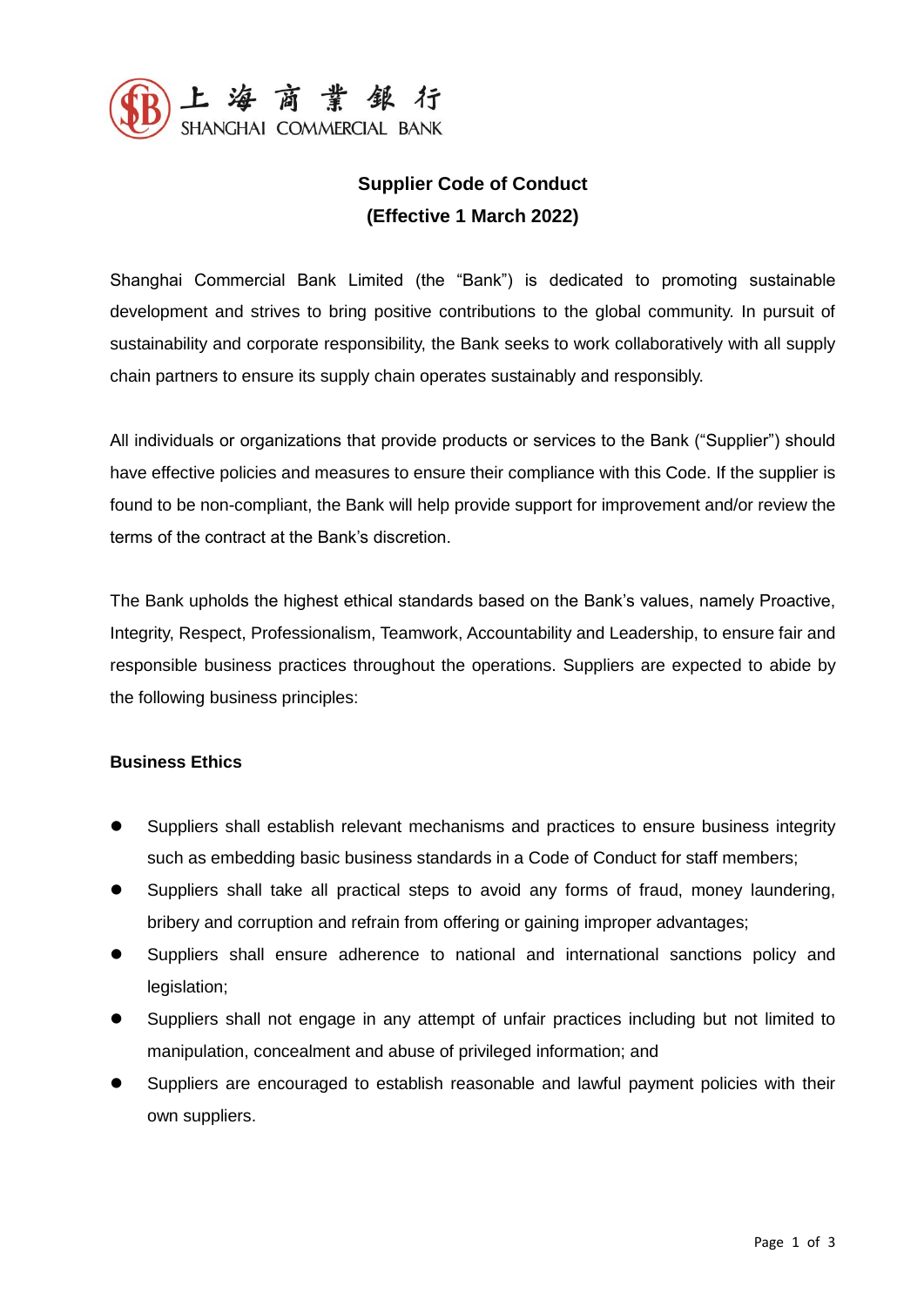

## **Data Protection**

- Suppliers shall at all times comply with Personal Data (Privacy) Ordinance or other applicable regulations and contractual requirements in relation to data protection;
- Suppliers shall not access or disclose private or confidential information about the Bank to third parties without being authorized in writing to do so unless mandated by law;
- Suppliers shall return or destroy all documents or materials that involve confidential, sensitive and proprietary information within the designated retention period decided by the Bank; and
- Suppliers shall immediately report any actual or suspected access, disclosure, leakage, or loss of the Bank's data.

## **Human Rights**

- Suppliers shall not use any type of slavery and forced labour;
- Suppliers shall prohibit the use of child and underage labour and ensure that the employment of young workers is in accordance with local and national regulations on minimum age requirements;
- Suppliers shall ensure that employees are paid wages respective to local and national legislation on minimum wage requirements;
- Suppliers shall ensure that working hours are in accordance with local and national legislation;
- Suppliers shall assure that their operations are free from discrimination and harassment on any ground, including but not limited to sex, disability, race and family status, as adherence to relevant local and national regulations;
- Suppliers shall not prevent their employees from legally exercising the right of freedom of association such as joining labour unions; and
- Suppliers shall ensure that clear and uniformly applied disciplinary practices and grievance procedures are in place to prevent any forms of abuse.